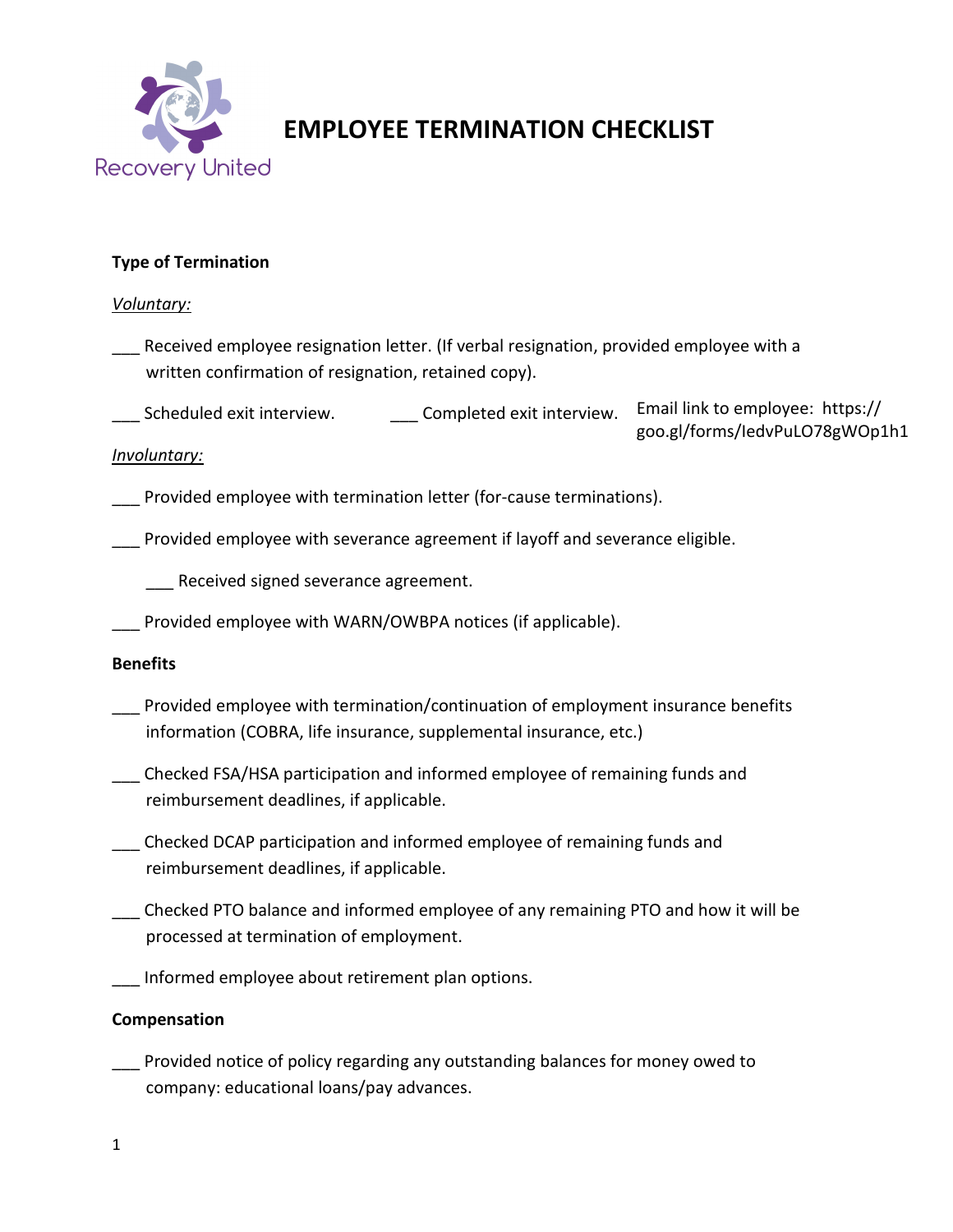- \_\_\_ Notified Payroll department to process final paycheck.
- Informed Payroll of any unused but earned PTO amounts due to employee.
- \_\_\_ Notified Payroll to process severance pay and whether lump sum or salary continuation (if applicable).

## **Contracts/Legal**

Provided letter reminding employee of any legal obligations that continue postemployment (such as noncompete/confidentiality agreements/employment contracts).

#### **Immigration**

Notified company immigration attorney of termination if employee is on temporary work visa.

#### **Records**

- Pulled personnel file to be stored with terminated employee files.
- Pulled Form I-9 to be stored with terminated employees' I-9s.
- \_\_\_ Obtained written authorization from employee to respond to employment verification requests.

#### **Information Technology**

- \_\_\_ Disabled e-mail account.
- Removed employee's name from e-mail group distribution lists; internal/office phone list; website and building directories.
- Disabled computer access.
- Disabled phone extension.
- Disabled voicemail.

#### **Facilities/Office Manager**

- \_\_\_ Disabled security codes, if necessary.
- \_\_\_ Changed office mailbox.
- \_\_\_ Cleaned work area and removed personal belongings.